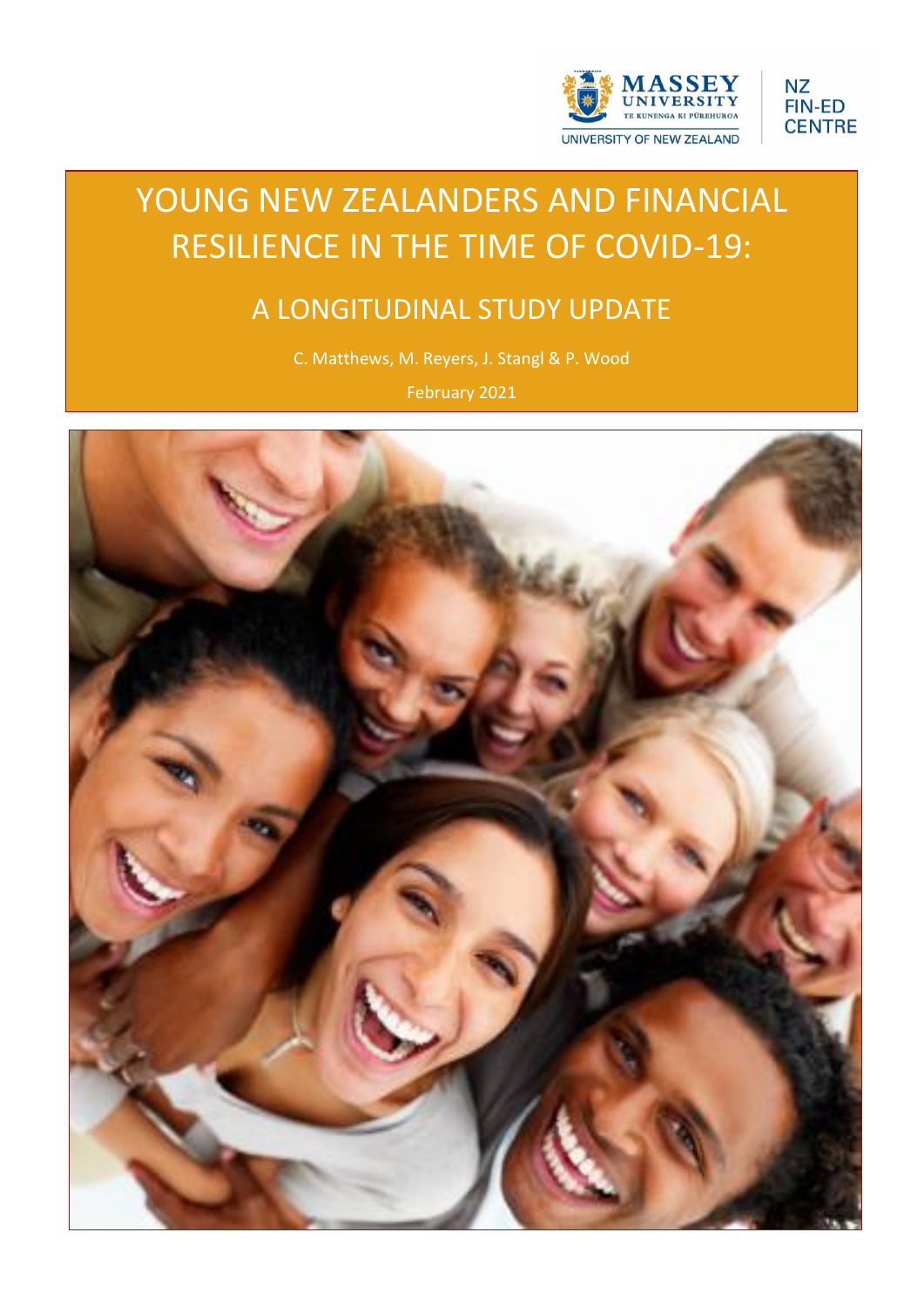## **About the Fin-Ed Centre**

The New Zealand Centre for Financial Edcucation and Research (Fin-Ed Centre) was founded by Massey University in partnership with Wespact, New Zealand, with the aim of improving New Zealanders' knowledge, attitudes and behaviour towards money matters. The Fin-Ed Centre undertakes a variety of teaching and research activities to improve the quality and access of financial education. Key projects, among others, include a 20-year longitudinal study tracking 300 New Zealanders over time to better understand the need for financial knowledge at different life stages. This report is a periodic update to the Longitudinal Study.

#### **About the Longitudinal Study project team:**

**Associate Professor Claire Matthews** joined Massey University in 1996 after 12 years with Trust Bank. Her research interests centre on consumer's financial behaviour, decisions and attitudes, with a particular interest in payment channels including internet banking, and KiwiSaver. Claire has a PhD in Banking on the subject of Switching Costs in the New Zealand Banking Market, and is a Fellow of the Financial Services Institute of Australasia.

**Dr Michelle Reyers** joined Massey in 2018. Her research interests relate to financial decision making and behavioural aspects connected to these decisions. More specifically, she studies consumer financial decision making with a focus on financial capability, considering how the combination of knowledge, skills, confidence and attitude relate to financial decisions. Michelle received her PhD from the University of Pretoria in 2014. She is a CFA® Charterholder and, prior to her academic career, spent 10 years working in the finance industry.

**Dr Jeffrey Stangl** joined Massey University in 2004. He has founded and directed several US and Indonesian based SMEs in the manufacturing, transportation, and gift industries, and the focus of his business career has been start-up innovative companies. Jeffrey believes in the responsibility of extending financial literacy. He was a founding Board Member for the Fin-Ed Centre and is President of the New Zealand Society of Chartered Financial Analysts.

**Dr Pushpa Wood** Dr Pushpa Wood has been appointed as an Officer of the New Zealand Order of Merit in the Queen's 90th Birthday Honours List for 2016 for her services to financial literacy and interfaith relations. Pushpa has a long history of financial literacy advocacy. She was previously the Education Manager at the Commission for Financial Capability and has worked in financial literacy across the school, tertiary, and industry sectors. She was a member of the New Zealand Qualifications Authority's project advisory group reviewing financial literacy unit standards. Her research interests include identifying what motivates people to change their financial behaviour, preparedness of women in planning for their future and testing culturally appropriate evaluation tools.

#### **Acknowledgements**

The Authors acknowledge the contributions of those who participated in the survey with appreciation.

#### **DISCLAIMER**

The views expressed in this report are those of the authors and do not necessarily represent the views of the Fin-Ed Centre, Massey University.

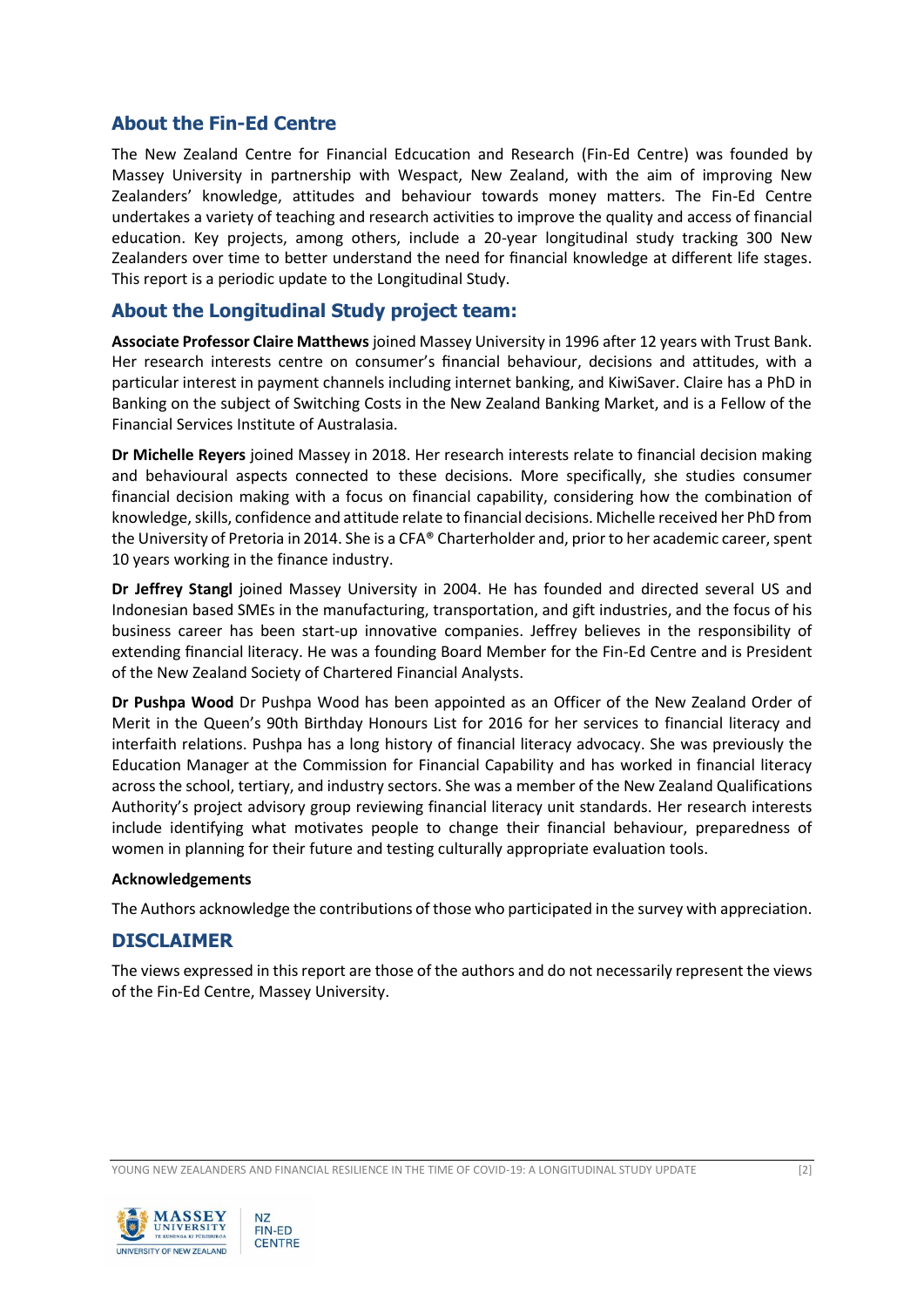## **Survey at a Glance**

This report covers an interim update to the 20-year longitudinal study into how young New Zealanders learn about personal finance. The main longitudinal study, conducted at five-early intervals, launched in 2012 and comprised a cohort of New Zealanders aged 18 to 22 years, at that time. The second stage of the study took place in 2017 and the third stage will take place in 2022. Overall, the Longitudinal Study endeavours to understand issues related to the financial knowledge and financial education experience, both formal and informal, of the participants. Planned interim updates, such as this, enable on-going contact with the participants as well as providing a periodic snapshot of their financial knowledge progression and financial wellbeing. The study previously undertook interim updates in 2014, 2016 and 2019.

Eight years on from the original study, the participants' range in age from 26 to 29 years. Key features of the interim survey follow.

- The survey ran from 20 October 2020 to 24 November 2020.
- As some of the original Longitudinal Study participants had opted out of the study, 275 received an invitation to participate in this interim survey. The number of participants who completed the survey was 146, giving a response rate of 53 percent, which is in line with the response rate to the interim survey in 2019 (55%).
- This interim survey had three key objectives
	- o Maintain contact with the participants in the Longitudinal Study
	- $\circ$  Explore participants' financial resilience and the impact of COVID-19 on their financial wellbeing.
	- o Measure participants' current financial well-being and behaviour

## **Results at a Glance**

- The majority of the participants have high levels of financial resilience
	- More than 90 percent report that they would be able to raise funds for an unexpected emergency, with two-thirds being able to meet this expense using savings.
	- More than 60 percent of participants reported that they could live off their savings for three months or longer.
- The impact of COVID-19 on household finances between March and November 2020 was not significant for many participants, with household income and expenditure remaining the same for approximately 60 percent of the participants. However, 20 percent did not report a decrease in income, while at the same time 20 percent noted that expenses had decreased.
- During the first level 3 & 4 lockdown period approximately 40 percent reported a decrease in household expenses, and just less than 40 percent were able to increase household savings during this time.
- The main financial support mechanism used by participants was the Government wage subsidy, with 30 percent of participants indicating that they, or their employer, accessed this support.
- Key lessons learnt by participants from the COVID-19 experience was the necessity of being financially prepared for an emergency, and insights into their own spending habits during the lockdown period.
- In general, our participants are satisfied with their current financial situation and continue to be optimistic about their future financial position in the coming year.
- We continue to see an increasing trend in seeking financial advice and guidance from partners or spouses rather than parents as our cohort matures and one of the key sources of help in acquiring money skills continues to be the internet.

YOUNG NEW ZEALANDERS AND FINANCIAL RESILIENCE IN THE TIME OF COVID-19: A LONGITUDINAL STUDY UPDATE [3]

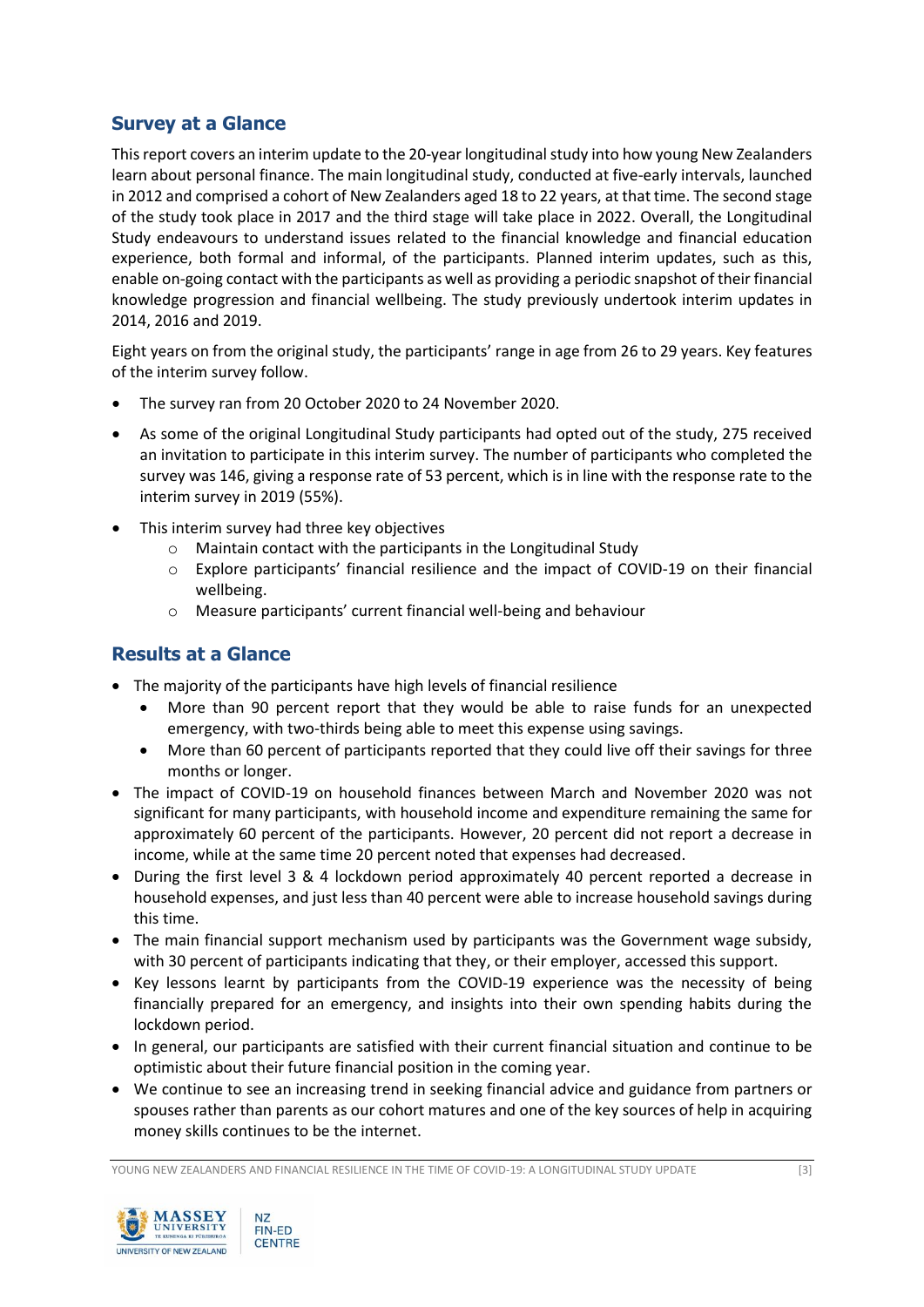## **1. Background**

As in the past, this interim survey has two purposes. First, to maintain on-going communication and contact with the participants in the Longitudinal Study which is critical to the study's integrity. In addition to developing a sense of community and involvement across the cohort, maintaining contact also preserves the lines of communication necessary to preserve links with the participants. The second purpose of the interim updates is to obtain additional insights regarding where individuals learn about financial matters and to focus on their financial experiences contextualized within a topical framework.

Past interim updates have considered economic inclusion, housing affordability and retirement planning. This study sought to understand the financial resilience of our participants, particularly in the context of the COVID-19 pandemic of 2020.

#### **2. Methodology**

All participants of the full Longitudinal Study who had not opted out of the study received an email on 20 October 2020 to participate in the online interim survey, with reminder emailssent on 2 November 2020 and again on 16 November 2020. The main cohort of the study originally comprised 266 participants, selected at random based on age (18-22 years at the time of the first stage of the study) from six regions; Auckland, New Plymouth, Wellington, Nelson, Christchurch, and Palmerston North and a sub-cohort comprised of 52 young New Zealanders who identified as being of Ngāi Tahu descent. Of these original cohorts some participants had opted out of further participation in the study, and for this interim survey emails were therefore only sent to the remaining 275 participants.

At the time of taking the online survey, participants were aged 26-29 years old. For this interim survey, the online questionnaire comprised a range of questions. Some of the questions were from the 2014, 2016 and 2019 interim surveys, which allows changes to be identified and tracked over time. The new questions sought to obtain an understanding of participants' financial resilience and the impact of COVID-19 on their financial wellbeing.

#### **2.1. Summary Statistics**

As shown in Table 1, female participants continue to dominate the sample. Participants identified as NZ European comprise 75 percent of the participants. The age range is 26 - 29 with an average age of 27 years.

Almost half of the participants have a bachelor's degree, and a further 23 percent have a higher degree. In terms of income 38 percent earn between \$48,000 to \$69,999, and 28 percent earn between \$70,000 and \$99,999, reflecting the upward trajectory of early career salaries often seen among this age group, who were mostly earning less than \$15,000 eight years ago. The majority of the sample (60 percent) are now either married or living with a partner compared to only 15 percent in 2012.

YOUNG NEW ZEALANDERS AND FINANCIAL RESILIENCE IN THE TIME OF COVID-19: A LONGITUDINAL STUDY UPDATE [4]

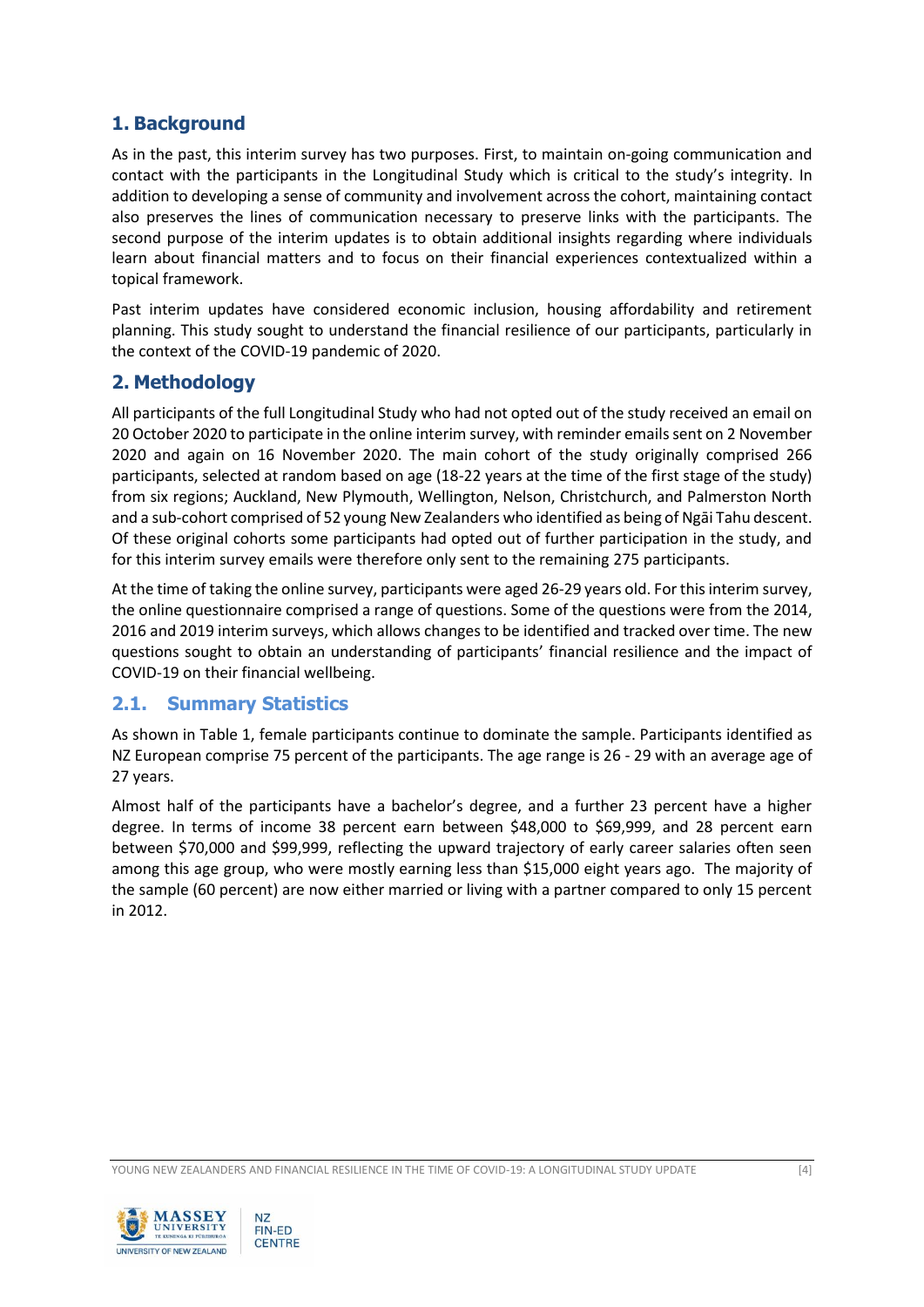| <b>Table 1: Demographic information</b> |      |      |                                           |      |      |
|-----------------------------------------|------|------|-------------------------------------------|------|------|
| <b>Gender</b>                           | 2012 | 2020 | Age                                       |      | 2020 |
| Male                                    | 32%  | 33%  | 26                                        |      | 17%  |
| Female                                  | 68%  | 66%  | 27                                        |      | 36%  |
| Prefer to self-describe                 |      | 1%   | 28                                        |      | 30%  |
|                                         |      |      | 29                                        |      | 17%  |
|                                         |      |      |                                           |      |      |
| <b>Highest Education</b>                |      | 2020 | <b>Income</b>                             | 2012 | 2020 |
| Less than high school                   |      | 3%   | 0-\$14,999                                | 69%  | 3%   |
| High school or equivalent               |      | 9%   | \$15,000-\$47,999                         | 24%  | 16%  |
| Vocational or trade qualification       |      | 8%   | \$48,000-\$69,999                         | 1%   | 38%  |
| Bachelor's degree                       |      | 49%  | \$70,000-\$99,999                         | 0%   | 28%  |
| Higher degree                           |      | 23%  | \$100,000 or more                         | na   | 14%  |
| Other, please write in                  |      | 8%   | Prefer not to answer                      | 6%   | 1%   |
| <b>Ethnicity</b>                        | 2012 | 2020 | <b>Marital Status</b>                     | 2012 | 2020 |
| <b>NZ European</b>                      | 73%  | 75%  | Never married                             | 84%  | 39%  |
| Māori                                   | 5%   | 6%   | Not married, but living with a<br>partner | 13%  | 38%  |
| Chinese                                 | 3%   | 4%   | Separated                                 | 1%   | 1%   |
| Other European                          | 3%   | 3%   | Now married or in a civil union           | 2%   | 22%  |
| Pasifika                                | 3%   | 0%   | Divorced                                  | 0%   | 0%   |
| Indian                                  | 2%   | 1%   | Widowed                                   | 0%   | 0%   |
| Other Asian                             | 4%   | 2%   |                                           |      |      |
| Other                                   | 6%   | 9%   |                                           |      |      |

**Notes:** Table reports descriptive statistics for the sample cohort for gender, age, education, income, ethnicity, and marital status, with comparative figures from 2012 study.

The study has limitations. Notably, the samples are not demographically representative of the NZ population in terms of gender and ethnicity, due to the composition of invitee response. A selfselection bias in the sample is likely, due to the willingness of those more interested in financial literacy and financial matters generally to participate in the study.

YOUNG NEW ZEALANDERS AND FINANCIAL RESILIENCE IN THE TIME OF COVID-19: A LONGITUDINAL STUDY UPDATE [5]

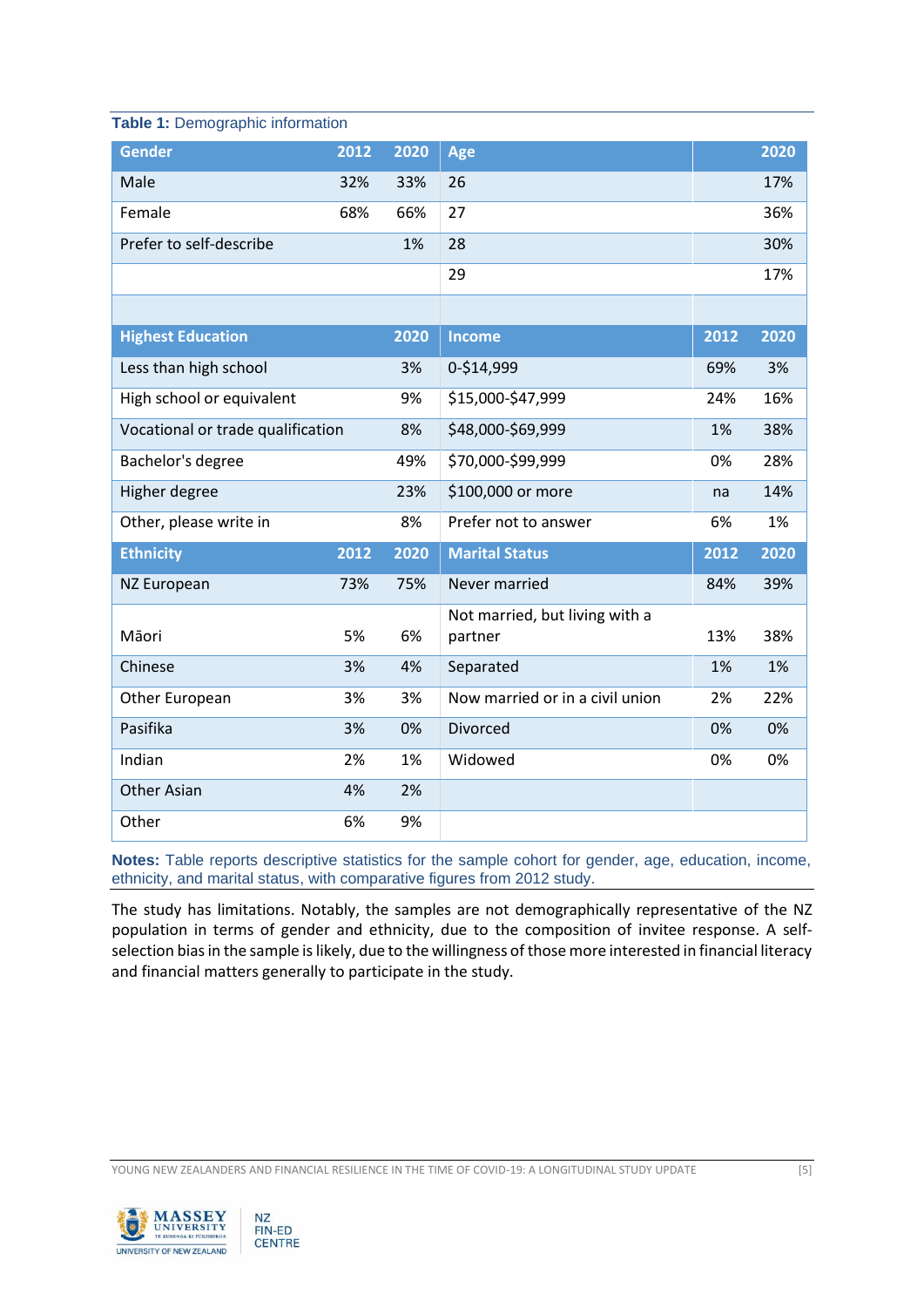## **3. Results**

## **3.1. Financial resilience and COVID-19**

The first part of the survey focussed on understanding participants' financial resilience and how the COVID-19 pandemic and lockdowns of 2020 impacted on their financial wellbeing. First, we looked at general financial resilience and we asked the participants how easily they would be able to raise \$3000 for an emergency in one week. Results are reported in Table 2. Almost half of the participants indicated it would be easy to raise funds. Nearly 30 percent would need to make some sacrifice to access funds, while just less than 20 percent would need to do something drastic to raise the money. Only eight percent would not be able to raise the funds.

Table 2: Ability to raise money in an emergency

| Suppose you had only one week to raise \$3000 for an emergency. Which of the<br>following best describes how hard it would be for you to get that money in that<br>time frame? |       |
|--------------------------------------------------------------------------------------------------------------------------------------------------------------------------------|-------|
| I could easily raise the money                                                                                                                                                 | 44.5% |
| I could raise the money, but it would involve some sacrifices (e.g., reduced<br>spending, selling a possession)                                                                | 29.5% |
| I would have to do something drastic to raise the money (e.g., selling an<br>important possession)                                                                             | 17.8% |
| I don't think I could raise the money                                                                                                                                          | 5.5%  |
| I don't think I could raise the money even if I had extra time                                                                                                                 | 2.7%  |

**Notes:** Table reports ability to raise \$3000 in one week to cover an emergency (n = 146).

Next we asked those participants, who indicated that they would be able to raise \$3000 for an emergency (approximately 90 percent of the participants), how they would raise the money, results are reported in Table 3. More than two thirds indicated that they would be able to cover this emergency expense from savings, while 15 percent would borrow from a relative and a further 7.5 percent would borrow from a financial institution or use credit. Almost 10 percent said that they would need to sell an asset.

**Table 3:** Source of funds in an emergency

| How do you think you would be most likely to raise that money? |          |
|----------------------------------------------------------------|----------|
| Use savings                                                    | $67.2\%$ |
| Borrow from a relative who lives with you                      | 3.7%     |
| Borrow from a relative who lives elsewhere                     | 11.2%    |
| Borrow from a financial institution or use credit              | 7.5%     |
| Sell an asset                                                  | 9.7%     |
| Use some other method                                          | $0.7\%$  |

**Notes:** Table reports how participants would raise \$3000 to fund an emergency, they were requested to choose the one option that would be the main source of funds for them in this situation ( $n = 134$ ).

YOUNG NEW ZEALANDERS AND FINANCIAL RESILIENCE IN THE TIME OF COVID-19: A LONGITUDINAL STUDY UPDATE [6]

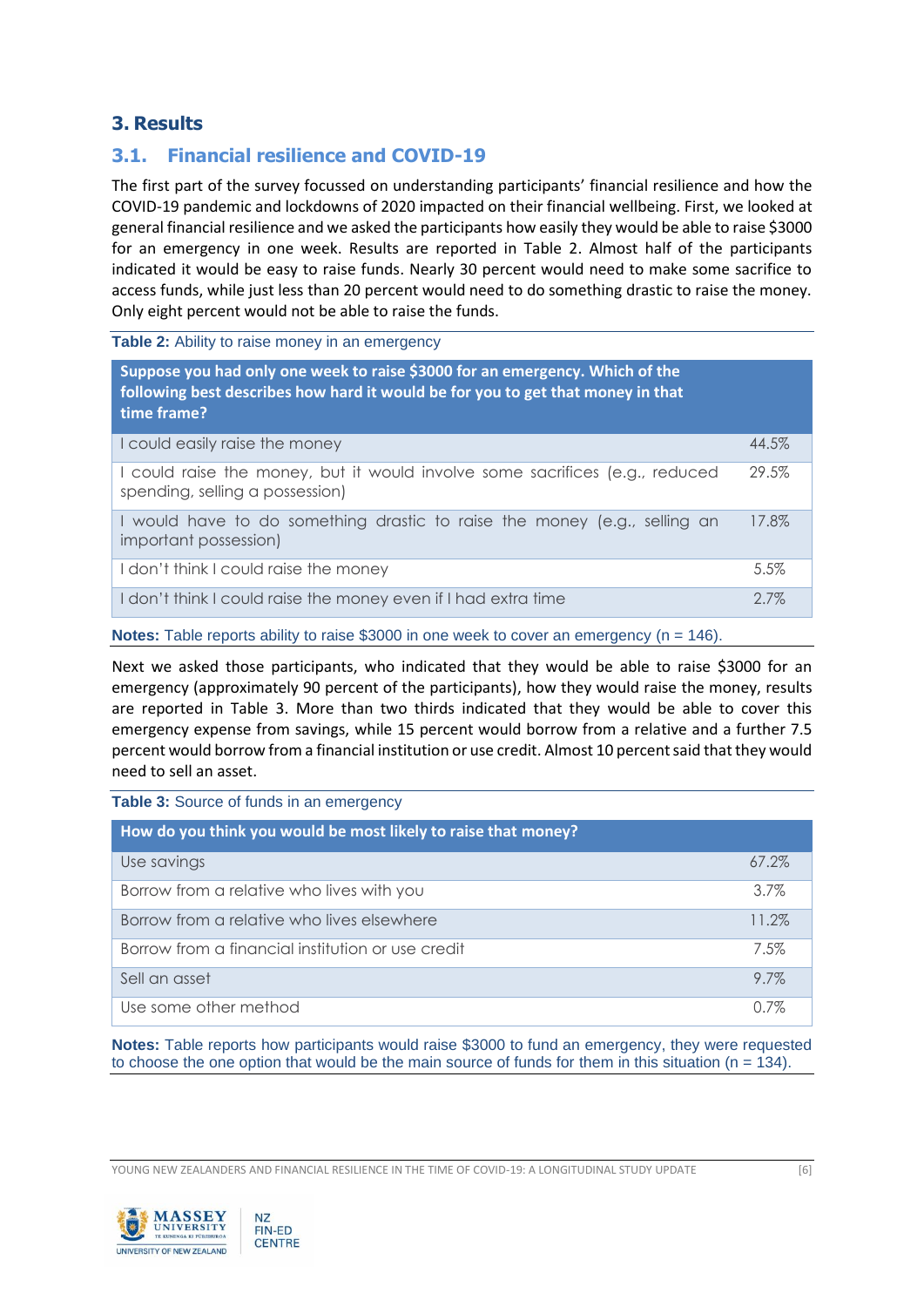To get another perspective on financial resilience, we asked all participants how long they would be able to live off their current savings, with results reported in Table 4. The results indicate quite high levels of financial resilience as measured by savings among participants, as more than 60 percent would be able to live off their savings for 3 months or more. Just under 10 percent reported that they did not have any savings.

| Table 4: Ability to live off current savings                 |       |
|--------------------------------------------------------------|-------|
| How long do you think can you live off your current savings? |       |
| More than 1 year                                             | 17.8% |
| $9 - 12$ months                                              | 5.5%  |
| $6 - 8$ months                                               | 18.5% |
| $3 - 5$ months                                               | 18.5% |
| $1 - 2$ months                                               | 17.1% |
| Less than a month                                            | 13.0% |
| I do not have any savings                                    | 9.6%  |

**Notes:** Table reports response to question relating to how long participants can live off their current savings  $(n = 146)$ .

The next part of the study focused on the impact of COVID-19 on the financial situation of participants during 2020. First we asked participants how COVID-19 affected income, expenses and savings. As shown in Table 5, income and expenses had stayed the same for about 60 percent of the participants, with about 20 percent experiencing a decrease. Household savings had stayed the same for nearly half of the participants; however, 30 percent reported an increase in savings over this time period.

**Table 5:** Impact of COVID-19 on household finances since March 2020

| How has COVID-19 affected the following for you since Decrease<br><b>March 2020?</b> |       | <b>Stay the</b><br>same | <b>Increase</b> |
|--------------------------------------------------------------------------------------|-------|-------------------------|-----------------|
| Household income                                                                     | 21.2% | 63.0%                   | 15.8%           |
| Household expenses                                                                   | 19.2% | 60.3%                   | 20.5%           |
| Household savings                                                                    | 23.3% | $46.6\%$                | 30.1%           |

**Notes:** Table provides responses to the question related changes in household finances since March 2020 ( $n = 146$ )

We also asked participants to tell us how their finances were impacted during the first level 3 and 4 lockdown period in New Zealand (23 March – 13 May 2020), or the equivalent lockdown period elsewhere in the world where they were living. The participants were mainly based in New Zealand (91 percent), however 9 percent currently live outside of New Zealand in Australia (4 participants), UK (4 participants), USA (1 participant), Europe (3 participants), and the Philippines (1 participant). Table 6 reports the results and we can see that household income and savings patterns were generally in line with those reported in Table 5; however, during the lockdown period household expenses decreased for 44 percent of participants.

YOUNG NEW ZEALANDERS AND FINANCIAL RESILIENCE IN THE TIME OF COVID-19: A LONGITUDINAL STUDY UPDATE [7]

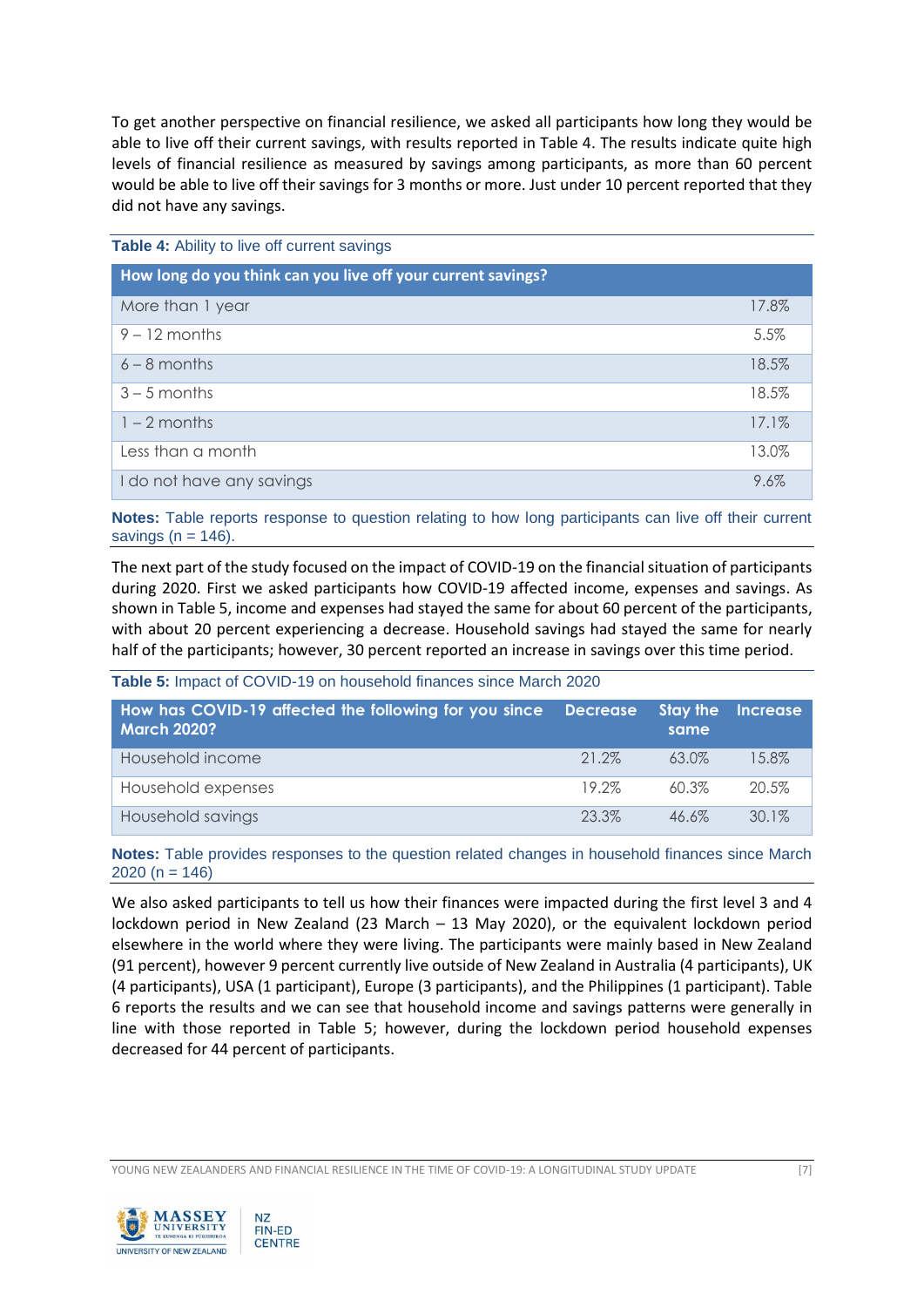**Table 6:** Impact of COVID-19 on household finances during first level 3 and 4 lockdown

| How were each of the following impacted for you during<br>the first level 3 & 4 lockdown period in New Zealand (23<br>March 2020 - 13 May 2020) (or the equivalent lockdown<br>period experienced elsewhere in the world if you were not<br>in New Zealand)? | <b>Decrease</b> | <b>Stay the</b><br>same | <b>Increase</b> |
|--------------------------------------------------------------------------------------------------------------------------------------------------------------------------------------------------------------------------------------------------------------|-----------------|-------------------------|-----------------|
| Household income                                                                                                                                                                                                                                             | 26.0%           | 65.8%                   | 8.2%            |
| Household expenses                                                                                                                                                                                                                                           | 43.8%           | 37.7%                   | 18.5%           |
| Household savings                                                                                                                                                                                                                                            | 19.9%           | 41.8%                   | 38.4%           |

**Notes:** Table provides responses to the question related changes in household finances during the first lockdown period from 23 March  $-$  13 May 2020 (n = 146)

Next we asked participants how concerned they were regarding their job security given the potential impact of COVID-19. As reported in Table 7, about a quarter of participants were either concerned or somewhat concerned, while 60 percent were not concerned. A small minority (7.5 percent) had lost their job as a result of COVID-19, but were already employed in a new job.

**Table 7:** Concerns regarding job security in light of COVID-19.

| How concerned are you about your job security given the COVID-19 impact? |         |
|--------------------------------------------------------------------------|---------|
| Concerned                                                                | 6.8%    |
| Somewhat concerned                                                       | 17.8%   |
| Not concerned                                                            | 60.3%   |
| I have already lost my job due to COVID-19 and remain unemployed         | $0.0\%$ |
| I lost my job due to COVID-19 but have already found another one         | 7.5%    |
| Not applicable I was not employed before COVID-19 and remain unemployed  | 6.2%    |
| Don't know/ unsure                                                       | 1.4%    |

**Notes:** Table reports concern related to job security (n = 146).

We then asked participants if they had sufficient financial reserves to cover any lost income during the COVID-19 lockdowns. As can be seen in Table 8 more than 60 percent of participants did not experience a drop in income. For those who did have an income drop, the vast majority were able to cover this from their financial reserves or savings. Only 6.8 percent of participants needed to rely on others (10 participants), and of this group, 20 percent sought assistance from family, 20 percent relied on their spouse or partner, and 60 percent relied on government assistance.

YOUNG NEW ZEALANDERS AND FINANCIAL RESILIENCE IN THE TIME OF COVID-19: A LONGITUDINAL STUDY UPDATE [8]

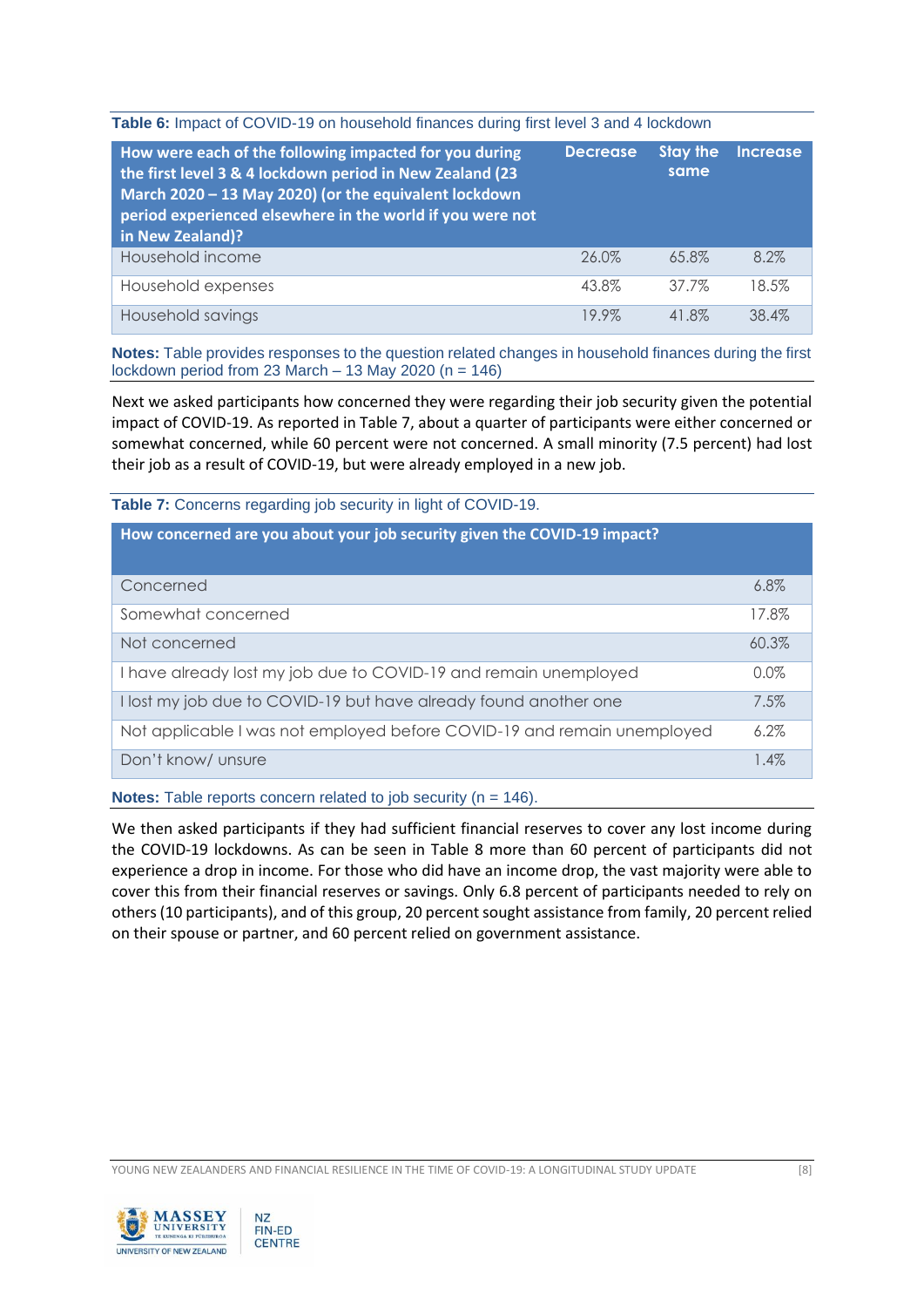**Table 8:** Financial reserves/savings to cover lost income during lockdown

| During the COVID-19 lockdowns in 2020 did you have sufficient financial<br>reserves/savings to cover lost income? |         |
|-------------------------------------------------------------------------------------------------------------------|---------|
| Yes                                                                                                               | 31.5%   |
| No, I had to rely on others (e.g family, friends, government) to provide a financial<br>safety net                | 6.8%    |
| No, I had to go into debt to cover lost income                                                                    | $0.7\%$ |
| Not applicable, I did not experience a drop in income                                                             | 61 ሰ%   |

**Notes:** Table reports whether participants had sufficient reserves to cover lost income (n = 146).

Participants were then asked to provide insights into the impact on COVID-19 on a variety of elements related to their financial confidence, control and resilience. The results are reported in Table 9. Only 10 percent reported that the COVID-19 experience had negatively impacted on their confidence in managing money and approximately 30 percent felt less in control of their financial future. The COVID-19 pandemic had, however, raised awareness of the need for financial resilience. Almost 60 percent agreed that they would be more likely to set aside money for a rainy day, and the experiences during the COVID-19 pandemic had also increased awareness of financial security among 70 percent of the participants.

#### **Table 9:** Statements related to the impact of COVID-19

|                                                                                                    | 出<br>STRONGL<br><b>DISAGRI</b> | <b>DISAGREE</b> | <b>WEITHE</b><br><b>GREE</b><br><b>AGRI</b> | GREE  | STRONGLY<br>AGREE |
|----------------------------------------------------------------------------------------------------|--------------------------------|-----------------|---------------------------------------------|-------|-------------------|
| The COVID-19 experience has lowered my<br>confidence in managing my money                          | 21.9%                          | 49.3%           | 18.5%                                       | 10.3% | 0.0%              |
| The COVID-19 experience has made me<br>feel less in control of my financial future                 | 9.6%                           | 35.6%           | 26.0%                                       | 24.0% | 4.8%              |
| The COVID-19 experience has made me<br>more likely to set aside money for a rainy<br>day/emergency | 4.8%                           | 13.0%           | 24.0%                                       | 45.2% | 13.0%             |
| The COVID-19 experience has made me<br>more aware of the importance of financial<br>security       | $2.7\%$                        | 5.5%            | 21.2%                                       | 55.5% | 15.1%             |

**Notes:** Table provides responses to questions related to the impact of COVID-19 (2020: n = 146).

We also looked at whether participants had needed to make use of various financial support mechanisms that were made available as a result of the COVID-19 lockdown. The results in Table 10 showed that the main support mechanism used by participants was the Government wage subsidy (30 percent). A small minority (4 percent) reported that they stopped contributing to their KiwiSaver account.

YOUNG NEW ZEALANDERS AND FINANCIAL RESILIENCE IN THE TIME OF COVID-19: A LONGITUDINAL STUDY UPDATE [9]

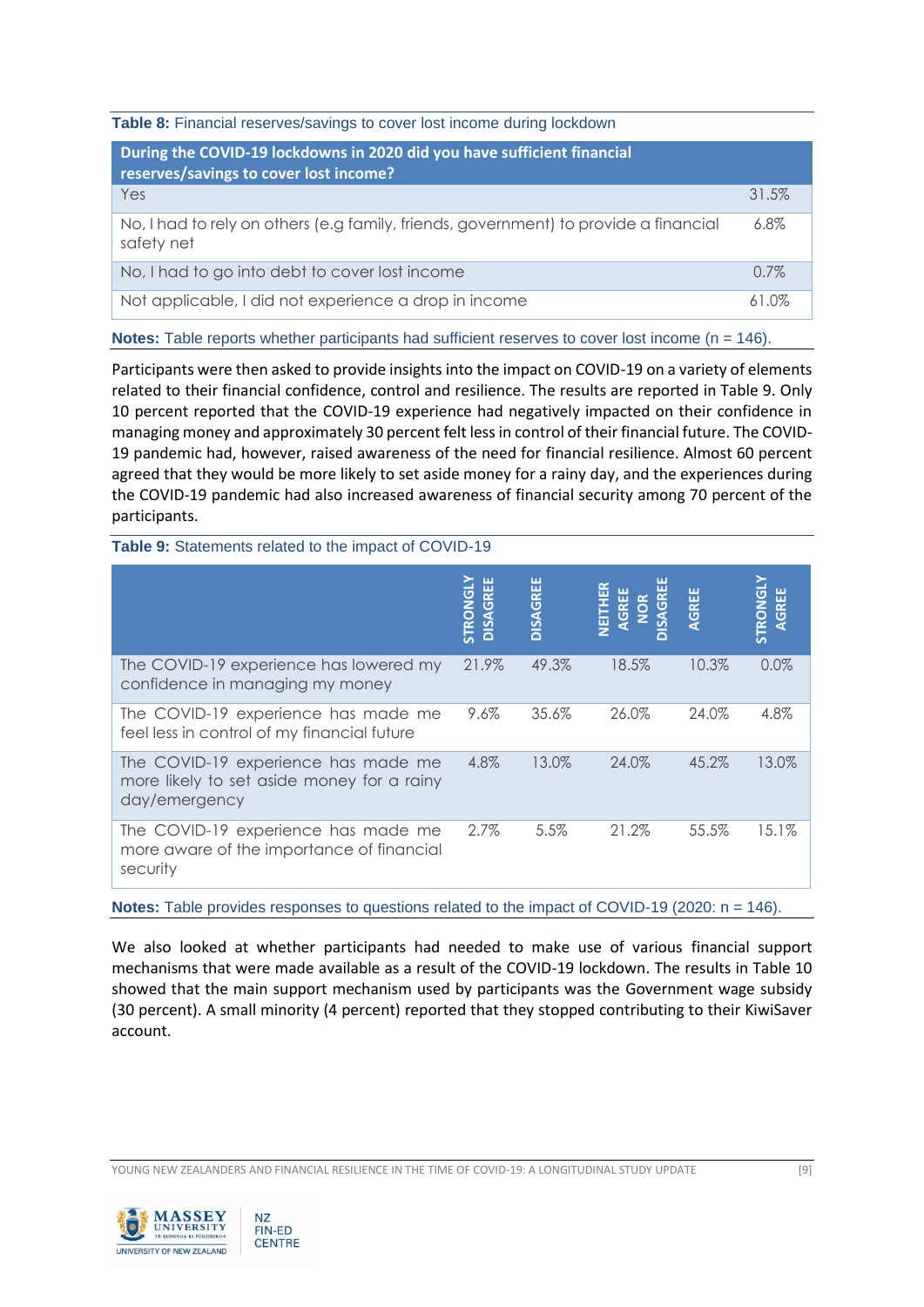**Table 10:** Use of financial support mechanisms

| COVID-19 impacted on many people's financial security and there were a variety of<br>ways that people coped with the situation, please let us know whether any of the<br>following are applicable to you (please choose all that apply) |         |
|-----------------------------------------------------------------------------------------------------------------------------------------------------------------------------------------------------------------------------------------|---------|
| I or my employer received the wage subsidy from the Government                                                                                                                                                                          | 30.8%   |
| I made use of other government-funded COVID-19 financial support                                                                                                                                                                        | $4.1\%$ |
| I withdrew funds from my KiwiSaver account under the hardship withdrawal<br>facility                                                                                                                                                    | 0.7%    |
| deferred my home loan payments                                                                                                                                                                                                          | 1.4%    |
| I stopped contributing to my KiwiSaver account                                                                                                                                                                                          | $4.1\%$ |

**Notes:** Table reports whether participants had used any of the financial support mechanisms, multiple selections were allowed ( $n = 146$ ).

Participants were also asked whether the COVID-19 pandemic had impacted on their short or longterm plans. As can be seen in Table 11, many participants had their career plans impacted by COVID-19, with many commenting that the COVID-19 pandemic had put a halt to plans to work overseas, others had decided to stay on in their current role as job security had become more important, while there were some who reported having to re-evaluate career choices as the industry that they had worked in was negatively impacted by COVID-19.

| <b>Table 11:</b> Impact of COVID-19 on short-term and long-term plans                                                                                  |       |
|--------------------------------------------------------------------------------------------------------------------------------------------------------|-------|
| COVID-19 has impacted on many short- and long-term plans, choose any of the<br>following that apply to changes you have made in terms of your planning |       |
| Career planning                                                                                                                                        | 54.8% |
| Study plans                                                                                                                                            | 28.1% |
| Retirement planning                                                                                                                                    | 24.7% |
| Other plan changes                                                                                                                                     | 41.1% |

**Notes:** Table reports whether participants had made changes to their short or long-term plans, multiple selections were allowed ( $n = 146$ ).

With respect to study plans, 28 percent of participants noted that there was a change as a result of COVID-19, with some highlighting that they had put off plans to pursue studies overseas, while others mentioned that they would not be pursuing studies at the moment as their job security and income were more important in the current economic environment. In terms of retirement planning, 25 percent noted that their planning was impacted. In general these participants identified that the COVID-19 environment had made them more aware of the need for financial security and having savings plans in place for the future. A few mentioned that they had reduced their contributions to KiwiSaver, while others saw this as a good opportunity to invest more into KiwiSaver when markets fell during the early days of the pandemic. Finally when considering the 41 percent who noted changes to other plans, the majority mention that their overseas travel and holiday plans were interrupted. There were also some who said that the low interest rate environment was bringing forward their house buying plans.

The final question in this section was an open-ended question that asked participants "What is the one key thing that COVID-19 has taught you when it comes to managing your personal finances?". A range of responses were received but one of the key themes that was mentioned by the majority of

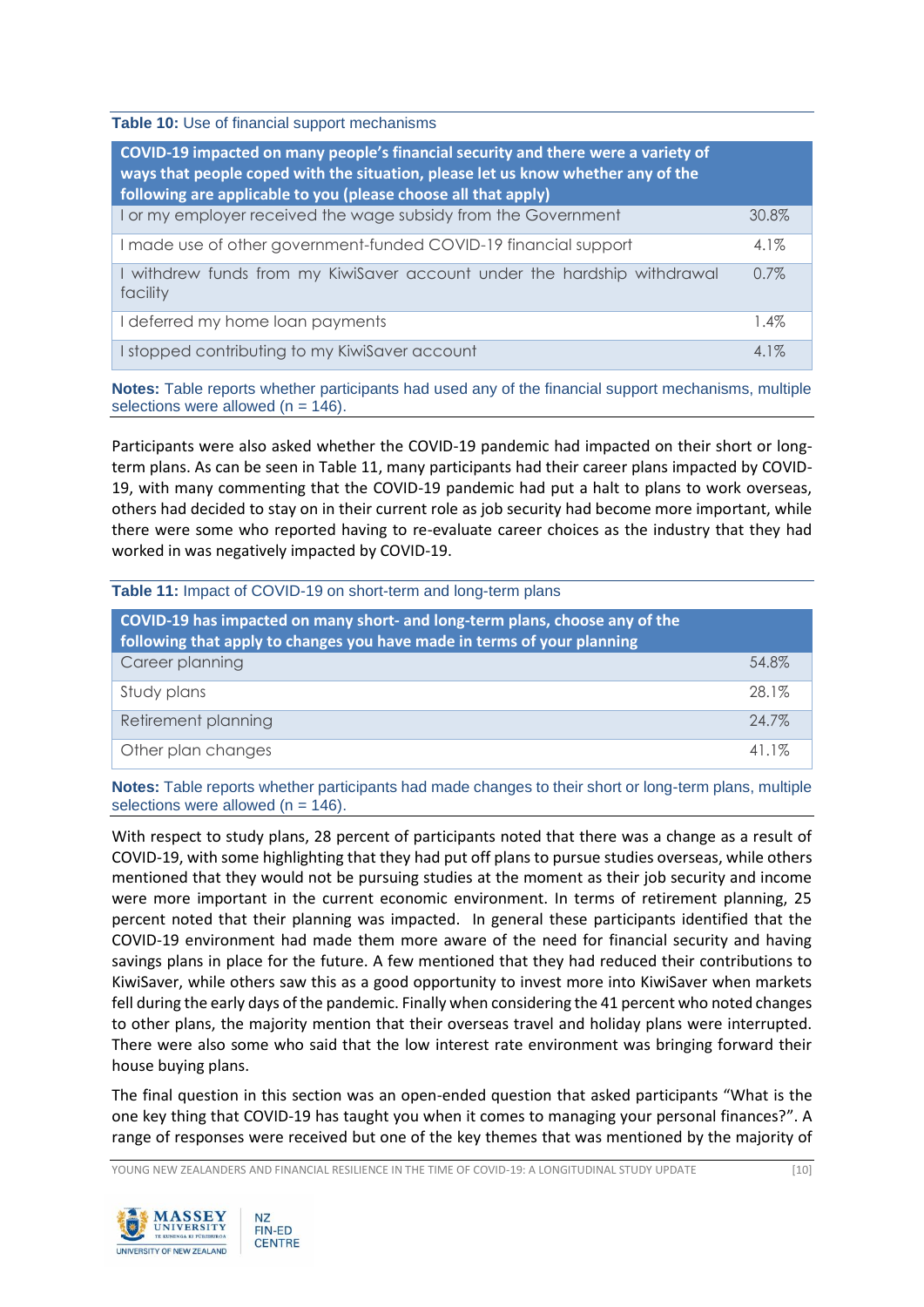participants was the importance of having savings for a "rainy day" and being financially prepared for the unexpected. There were also a number of participants who highlighted that they had become far more aware of their expenditure, and what elements of their expenditure were necessary versus what they spent on wants, particularly as the lockdown period reduced many opportunities for discretionary spending with one participant noting "My actual necessary expenses are quite low. The amount of money I spend on dining out is horrific.".

## **3.2. Personal Financial Management**

This section of the report focusses on the results related to the questions that have been repeated from previous interim surveys to provide insights into how personal financial management changes and evolve over time among the study participants. We started out by asking participants to provide us with some insights into their attitudes with respect to their financial situation and money management skills, results are reported in Table 12.

| Table 12: Financial situation, money skills and financial status |                      |                 |                                                                              |            |                   |  |
|------------------------------------------------------------------|----------------------|-----------------|------------------------------------------------------------------------------|------------|-------------------|--|
|                                                                  | STRONGLY<br>DISAGREE | <b>DISAGREE</b> | NEITHER<br>AGREE<br>$\overline{G}$<br><b>NOK</b><br>$\overline{\phantom{a}}$ | AGREE      | STRONGLY<br>AGREE |  |
| I feel in control of my financial situation                      | 0.7%                 | 12.3%           | 13.0%                                                                        | 58.2%      | 15.8%             |  |
|                                                                  | (1.3%)               | $(8.8\%)$       | (11.9%)                                                                      | (58.5%)    | (19.5%)           |  |
| I feel good about my money management                            | 1.4%                 | 10.3%           | 15.8%                                                                        | 55.5%      | 17.1%             |  |
| skills                                                           | (1.3%)               | (10.7%)         | $(15.1\%)$                                                                   | $(49.1\%)$ | (23.9%)           |  |
| I am satisfied with my current financial                         | 7.5%                 | 26.0%           | 11.6%                                                                        | 43.8%      | 11.0%             |  |
| status                                                           | $(4.4\%)$            | (19.5%)         | $(17.0\%)$                                                                   | $(43.4\%)$ | (15.7%)           |  |

**Notes:** Table provides responses to questions measuring financial attitudes (2020: n = 146). Percentages shown in brackets reflect responses from the interim study of 2019 provided for comparison purposes (2019:  $n = 159$ )

A large majority of participants felt in control of their financial situation, felt good about their money management skills, and were satisfied with their current financial status. The responses related to feeling in control of their financial situation reflect slightly lower levels of agreement than what was observed when these questions were posed in 2019 (74 percent in 2020 versus 78 percent in 2019). There are comparable levels of agreement in 2020 and 2019 related to the statement regarding money management skills, as in both cases 73 percent of participants agreed or strongly agreed that they felt good about their money management skills. In terms of responses related to satisfaction with their current financial situation, we see slightly lower levels of agreement in 2020 (55 percent) compared to 2019 (59 percent). We then asked participants about their financial situation compared to 12 months ago, with results reported in Table 13.

YOUNG NEW ZEALANDERS AND FINANCIAL RESILIENCE IN THE TIME OF COVID-19: A LONGITUDINAL STUDY UPDATE [11]

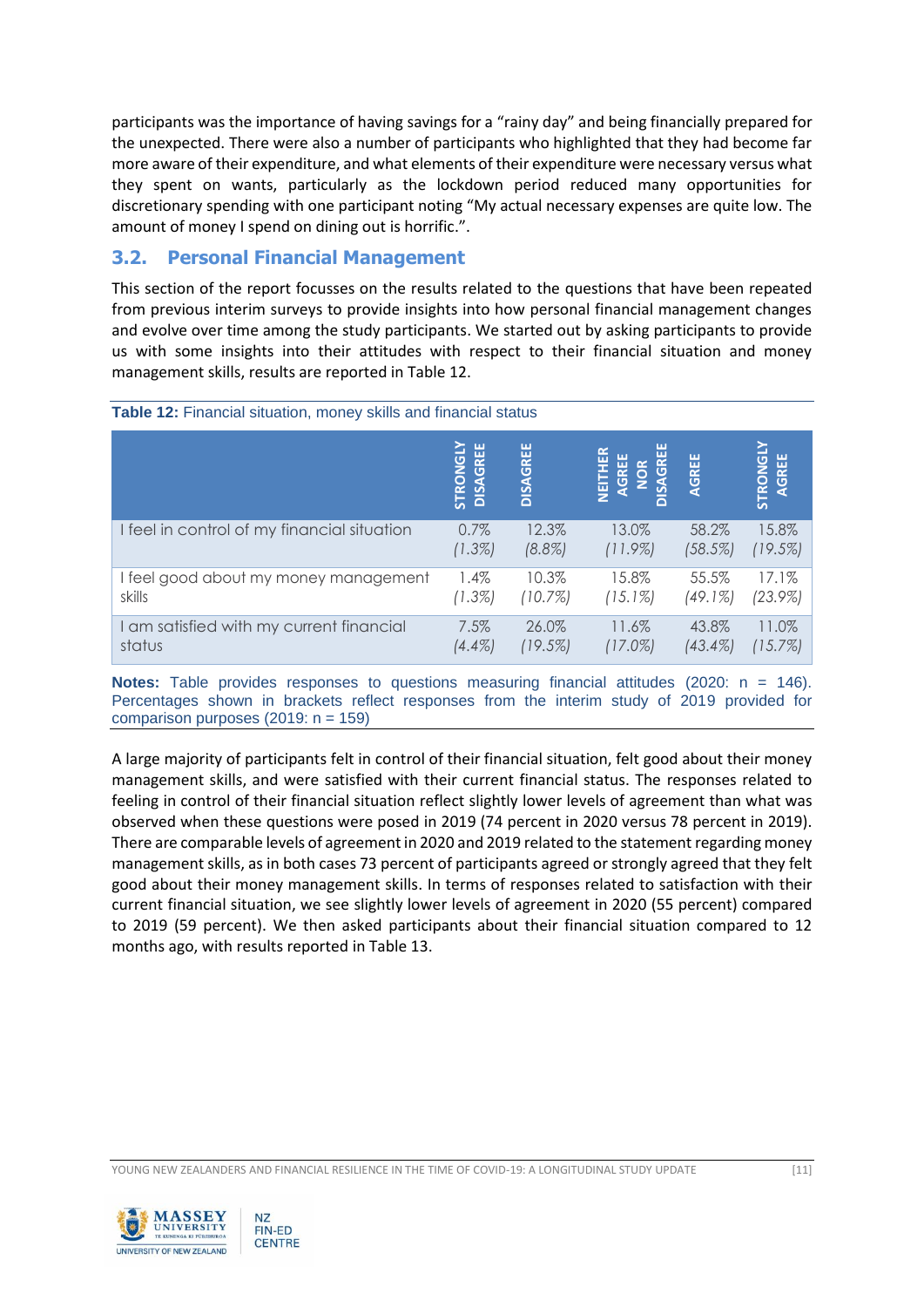#### **Table 13:** Financial situation today compared to twelve months ago

| <b>COMPARED TO TWELVE MONTHS AGO,</b><br><b>MY FINANCIAL SITUATION TODAY IS:</b> | 2020    | 2019                    | 2016    | 2014     |
|----------------------------------------------------------------------------------|---------|-------------------------|---------|----------|
| A lot better                                                                     | 28.1%   | 25.2% 20.8%             |         | $13.3\%$ |
| A bit better                                                                     | 39.7%   | 43.4% 38.3% 28.0%       |         |          |
| About the same                                                                   |         | 15.1% 18.9% 17.5% 24.5% |         |          |
| A bit worse                                                                      | 9.6%    | 10.7% 20.0%             |         | 28.7%    |
| A lot worse                                                                      | $7.5\%$ | 1.9%                    | $3.3\%$ | $5.6\%$  |

**Notes:** Table provides responses to the question "Compared to twelve months ago, my financial situation today is:" (n = 146). Results are also reported for studies carried out in 2019 (n=159), 2016 (n  $= 141$ ) and 2014 (n = 143) to provide comparative figures.

There were 68 percent of participants who indicated their situation was better than a year ago, this is in line with the results in 2019 (69%) but higher than 2016 and 2014, where approximately 60 percent and 40 percent respectively reported their financial situation to be better than in the previous year. However, it is worth noting that the number who indicate their situation is a lot worse is higher in 2020 (7.5%) compared to all other years when this question was asked.

We next asked participants what things had occurred in the past year that had impacted on their current financial situation, and results are reported in Table 14. Responses are similar to previous years, with getting a new job being a fairly common factor. Responses related to "Other" factors that had impacted on the current financial situation related mainly to family changes, such as getting married or separated, and having children.

| Table 14: Factors influencing current financial situation                                       |         |       |       |       |
|-------------------------------------------------------------------------------------------------|---------|-------|-------|-------|
| WHAT THINGS HAVE INFLUENCED YOUR FINANCIAL SITUATION<br><b>TODAY RELATIVE TO 12 MONTHS AGO?</b> | 2020    | 2019  | 2016  | 2014  |
| l've got a new job                                                                              | 34.9%   | 39.6% | 40.5% | 48.9% |
| I've relocated to another town                                                                  | 13.7%   | 17.0% | 16.8% | 14.6% |
| My employer has made changes                                                                    | 13.0%   | 13.8% | 11.5% | 11.0% |
| Changes in Government policy                                                                    | $1.4\%$ | 3.8%  | 3.8%  | 8.0%  |
| The general economic situation in New Zealand                                                   | 15.8%   | 12.0% | 10.7% | 11.0% |
| Other                                                                                           | 56.8%   | 45.3% | 40.5% | 44.5% |

**Notes:** Table provides responses to the question "What things have influenced your financial situation today relative to twelve months ago", respondents could select multiple options. Results are also reported for studies carried out in 2019, 2016 and 2014 to provide comparative figures.

We then asked participants to think about the next twelve months and provide us with their expectations regarding their future financial situation, with the results reported in Table 15. Almost two thirds of the sample expect their financial situation to improve over the coming year, lower than the figure in 2019 (75 percent), but in line with the results of those who expected a better future financial situation in the studies in 2016 (65 percent) and 2014 (69 percent).

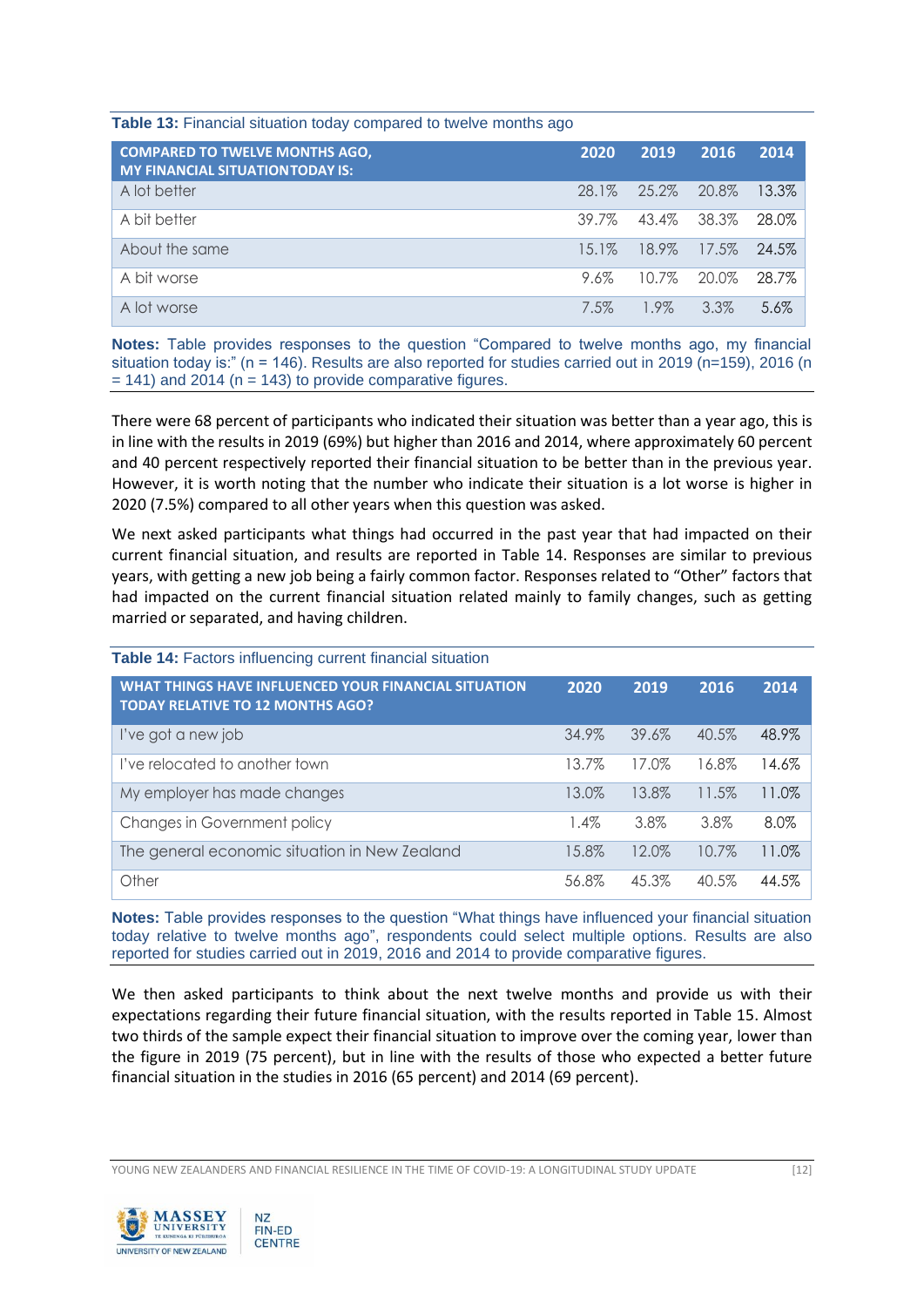| <b>COMPARED TO TODAY, MY FINANCIAL SITUATION IN 12 MONTHS WILL</b> | 2020     | 2019                    | 2016      | 2014  |
|--------------------------------------------------------------------|----------|-------------------------|-----------|-------|
| Get a lot better                                                   |          | 15.8% 23.9% 21.8% 24.5% |           |       |
| Get a bit better                                                   |          | 50.0% 50.9% 42.9% 44.8% |           |       |
| Stay about the same                                                | $27.4\%$ | 18.9% 27.7% 15.4%       |           |       |
| Get a bit worse                                                    | $6.2\%$  |                         | 5.0% 5.9% | 12.6% |
| Get a lot worse                                                    | $0.7\%$  | $1.3\%$                 | $1.7\%$   | 2.8%  |

**Notes:** Table provides responses to the question "Compared to today, my financial situation in twelve months will:" (n = 146). Results are also reported for studies carried out in 2019 (n = 159), 2016 (n = 141) and 2014 ( $n = 143$ ) to provide comparative figures.

The next area we investigated related to money management skills. We first asked participants whether they had taken any steps to improve their money management skills (Table 16), and then for those who had indicated they had taken steps, we asked the participants about what specific actions they had taken in the past twelve months to improve their money management skills (Table 17). There were similar results to those observed in 2019 and 2016 with 39 percent taking action to improve their skills in 2019 (42.8 percent in 2019, 41.7 percent in 2016), however this was up from levels observed in 2014 (29.4 percent).

**Table 16:** Money management skills

| IN THE PAST TWELVE MONTHS, HAVE YOU TAKEN ANY STEPS TO<br><b>IMPROVE YOUR MONEY MANAGEMENT SKILLS</b> | 2020                    | 2019                    | 2016 | 2014            |
|-------------------------------------------------------------------------------------------------------|-------------------------|-------------------------|------|-----------------|
| Yes                                                                                                   |                         | 39.0% 42.8% 41.7% 29.4% |      |                 |
| No, because my money management skills were already very<br>good                                      | 24.0% 17.6% 18.3% 18.2% |                         |      |                 |
| No, I didn't think it was necessary                                                                   |                         | 30.8% 35.2% 34.2% 42.0% |      |                 |
| No, I couldn't find anything to help me improve                                                       | $6.2\%$                 |                         |      | 4.4% 5.8% 10.5% |

**Notes:** Table provides responses to the question "In the past twelve months, have you taken any steps to improve your money management skills?" (n = 146). Results are also reported for studies carried out in 2019 ( $n = 159$ ), 2016 ( $n = 141$ ) and 2014 ( $n = 143$ ) to provide comparative figures.

When considering what steps had been taken we introduced a new category in 2020 "Talked about money matters with my spouse/partner" as the majority of our participants are now married or living with a partner. Table 17 shows that the response levels for most of the other categories were similar to those reported in previous years. However, fewer participants indicated talking about money management with parents and friends compared to 2019, and there was a decrease in the number who reported accessing internet provided information compared to 2019, but this was still higher than what was observed in 2014 and 2016.

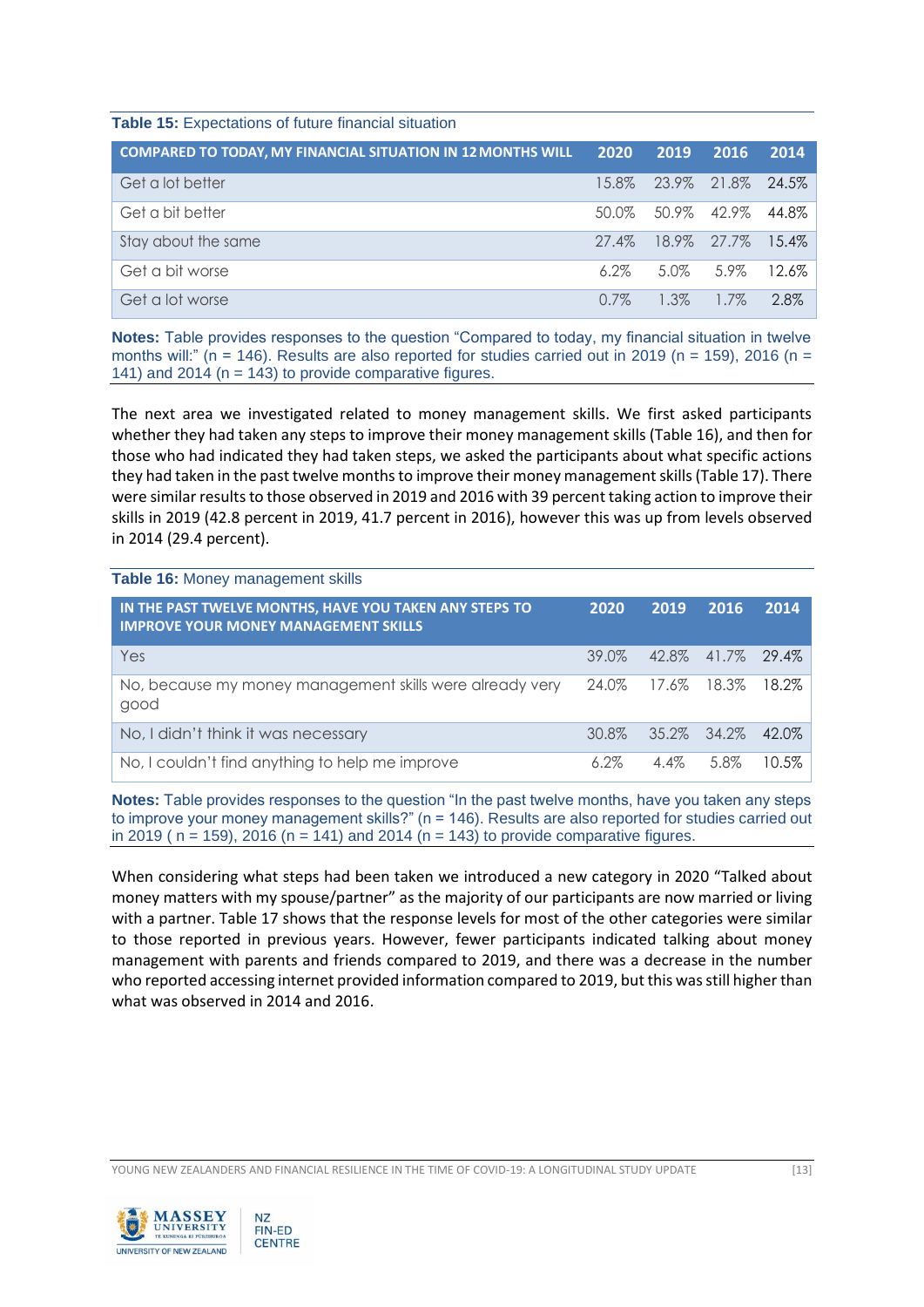| Table 17: Steps taken to improve money management skills                                                |         |         |         |         |
|---------------------------------------------------------------------------------------------------------|---------|---------|---------|---------|
| WHICH OF THE FOLLOWING STEPS DID YOU TAKE                                                               | 2020    | 2019    | 2016    | 2014    |
| Talked about money management with my spouse/partner*                                                   | 56.1%   |         |         |         |
| Talked about money management with my parents                                                           | 45.6%   | 50.0%   | 52.0%   | 45.2%   |
| Talked about money management with my friends                                                           | 43.9%   | 57.3%   | 44.0%   | 40.5%   |
| Attended classes, workshops, and/or seminars on money mgmt.                                             | 8.8%    | 10.3%   | 4.0%    | 9.5%    |
| Read books and magazines about money management                                                         | 22.8%   | 33.8%   | 24.0%   | 14.3%   |
| Found information about money management through television, radio<br>and/or newspapers                 | 17.5%   | 17.7%   | 16.0%   | $9.5\%$ |
| Talked about money management with bank staff                                                           | 24.6%   | 25.0%   | 32.0%   | 33.3%   |
| Found information about money management on the internet                                                | 49.1%   | 66.2%   | 38.0%   | 28.6%   |
| Talked about money management with my financial planners,<br>financial advisers or financial counselors | 12.3%   | 17.7%   | 12.0%   | $0.0\%$ |
| Sought assistance from a budget adviser                                                                 | $1.8\%$ | $0.0\%$ | $6.0\%$ | 2.4%    |
| Other                                                                                                   | 22.8%   | 16.8%   | 18.0%   | 31.0%   |

**Notes:** Table provides responses to the question related to the steps individuals took to improve their money management skills, multiple categories could be selected. Results are also reported for studies carried out in 2019, 2016 and 2014 to provide comparative figures. \*New category added in 2020.

We then asked participants which of the sources they consulted was the main source of help. Responses are reported in Table 18.

| WHAT WAS THE MAIN SOURCE OF HELP FOR YOU                                                                | 2020     | 2019    | 2016  | 2014    |
|---------------------------------------------------------------------------------------------------------|----------|---------|-------|---------|
| Talked about money management with my spouse/partner*                                                   | 36.8%    |         |       |         |
| Talked about money management with my parents                                                           | 14.0%    | 20.9%   | 35.4% | 35.7%   |
| Talked about money management with my friends                                                           | 10.5%    | 16.4%   | 18.8% | 19.0%   |
| Attended classes, workshops, and/or seminars on money mgmt.                                             | 1.8%     | 1.5%    | 2.1%  | $7.1\%$ |
| Read books and magazines about money management                                                         | 1.8%     | 11.9%   | 2.1%  | $2.4\%$ |
| Found information about money management through television, radio<br>and/or newspapers                 | 0.0%     | $0.0\%$ | 0.0%  | 4.8%    |
| Talked about money management with bank staff                                                           | 1.8%     | 1.5%    | 4.2%  | 7.1%    |
| Found information about money management on the internet                                                | $21.1\%$ | 31.3%   | 18.8% | 9.5%    |
| Talked about money management with my financial planners,<br>financial advisers or financial counselors | $0.0\%$  | $6.0\%$ | 4.2%  | 0.0%    |
| Sought assistance from a budget adviser                                                                 | $0.0\%$  | $0.0\%$ | 2.1%  | $0.0\%$ |
| Other                                                                                                   | 12.3%    | 10.4%   | 12.5% | 14.3%   |

**Notes:** Table provides responses to the question regarding the main source of help for improving money management skills for those who reported they had taken action to improve their skills ( $n = 57$ ). Results are also reported for studies carried out in 2019 (n = 67), 2016 (n = 59) and 2014 (n = 42). \*New category added in 2020.

YOUNG NEW ZEALANDERS AND FINANCIAL RESILIENCE IN THE TIME OF COVID-19: A LONGITUDINAL STUDY UPDATE [14]

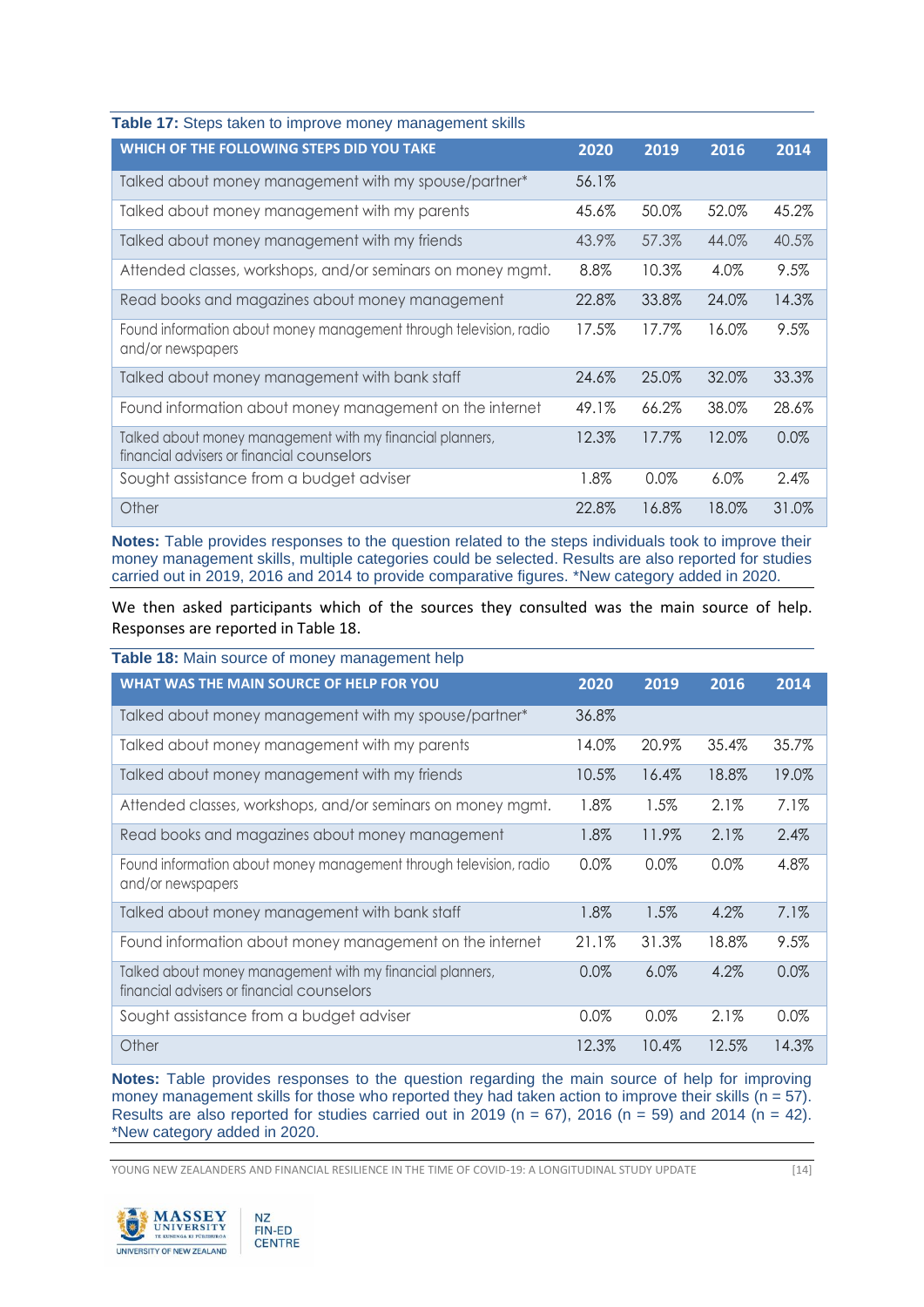The newly introduced 2020 category, "Talked about money matters with my spouse/partner", was the main source of help for over a third of the participants in 2020. Parents and friends as a main source of help continued to decline in 2020, following the trend of 2016 and 2019.

We next asked participants whether they had made a major financial decision in the past twelve months and 60 percent reported that they had, compared to 46 percent in 2019, 43 percent in 2016 and 36 percent in 2014. As can be seen in Table 19, in line with previous results, changing jobs was a frequently occurring major decision; however, we see that in 2020 there was an increase in the number of participants who had decided to buy a house compared to previous years.

| WHAT WAS THE MAJOR FINANCIAL DECISION THAT YOU MADE? | 2020    | 2019     | 2016  | 2014  |
|------------------------------------------------------|---------|----------|-------|-------|
| To give up my job to study                           | 5.7%    | $4.1\%$  | 13.2% | 11.8% |
| To change jobs                                       | 26.4%   | 31.5%    | 28.3% | 31.4% |
| To give up my job to travel overseas                 | 4.6%    | 11.0%    | 15.8% | 27.5% |
| To buy a car                                         | 25.3%   | 30.1%    | 19.5% | 15.7% |
| To buy a house                                       | 46.0%   | $41.1\%$ | 22.7% | 3.9%  |
| To join KiwiSaver                                    | $1.1\%$ | $0.0\%$  | 7.5%  | 7.8%  |
| Other                                                | 42.5%   | 38.4%    | 45.9% | 54.9% |

**Notes:** Table provides responses to the question related to what major financial decision they had made; multiple selections were allowed. Results are also reported for studies carried out in 2019, 2016 and 2014 to provide comparative figures.

We asked participants what the main source of advice was for the major financial decision with results reported in Table 20, compared to 2019. In previous years the question was asked in a different way as individuals could select multiple advice sources, these responses are given in Table 21 to provide basic comparisons to findings from 2020 and 2019, where only the main advice source was selected.

| Table 20: Main advice source for major financial decision                                               |         |          |
|---------------------------------------------------------------------------------------------------------|---------|----------|
| WHAT WAS THE MAIN SOURCE OF INFORMATION TO HELP WITH YOUR DECISION                                      | 2020    | 2019     |
| Talked about it with my spouse/partner*                                                                 | 44.2%   |          |
| Talked about it with my parents                                                                         | 18.6%   | 26.0%    |
| Talked about it with my friends                                                                         | 7.0%    | 5.5%     |
| Read books and magazines                                                                                | $0.0\%$ | $1.4\%$  |
| Found information about it through television, radio and/or newspapers                                  | $0.0\%$ | 0.0%     |
| Talked about it with bank staff                                                                         | 1.2%    | 8.2%     |
| Found information about it on the internet                                                              | 11.6%   | 19.2%    |
| Talked about money management with my financial planners,<br>financial advisers or financial counselors | 9.3%    | 9.6%     |
| Other                                                                                                   | 8.1%    | $30.1\%$ |

**Notes:** Table provides responses to the question related to the main source of advice for the major financial decision they had made. Results are only for those who reported having made a major financial decision ( $n = 86$ ). Comparisons are provided for 2019 ( $n = 73$ ). \*New category added in 2020.

YOUNG NEW ZEALANDERS AND FINANCIAL RESILIENCE IN THE TIME OF COVID-19: A LONGITUDINAL STUDY UPDATE [15]

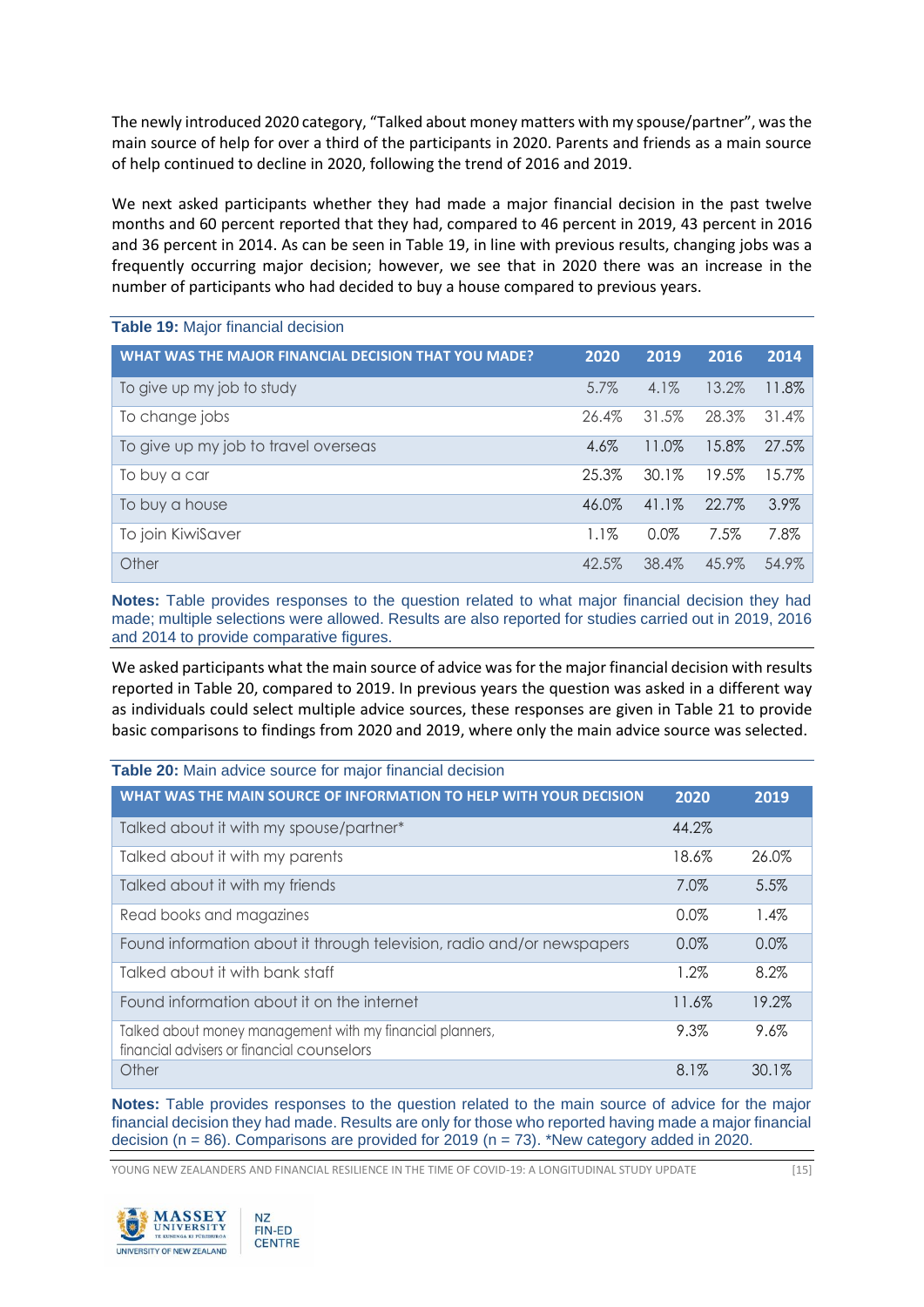In 2019 when we analysed the "Other" category we found that 19 percent mentioned getting advice from their spouse or partner. In 2020 we therefore added a new category "Talked about it with my spouse/partner", and 44 percent chose their spouse/partner as their main source of information to help with a major financial decision. The trend of relying on parents for advice continues to decline.

| Table 21: Advice sources for major decision in 2016 and 2014                                            |         |       |
|---------------------------------------------------------------------------------------------------------|---------|-------|
| WHAT SOURCES OF INFORMATION HELPED WITH YOUR DECISION                                                   | 2016    | 2014  |
| Talked about it with my parents                                                                         | 58.5%   | 74.5% |
| Talked about it with my friends                                                                         | 54.7%   | 43.1% |
| Read books and magazines                                                                                | $5.7\%$ | 9.8%  |
| Found information about it through television, radio and/or newspapers                                  | $9.4\%$ | 11.8% |
| Talked about it with bank staff                                                                         | 11.3%   | 19.6% |
| Found information about it on the internet                                                              | 37.7%   | 49.0% |
| Talked about money management with my financial planners,<br>financial advisers or financial counselors | 13.2%   | 5.9%  |
| Other                                                                                                   | 11.3%   | 17.6% |

**Notes:** Table provides responses to the question regarding the sources of advice for those who reported they had made a major decision as reported in the 2014 and 2016 surveys. Multiple categories could be selected.

YOUNG NEW ZEALANDERS AND FINANCIAL RESILIENCE IN THE TIME OF COVID-19: A LONGITUDINAL STUDY UPDATE [16]

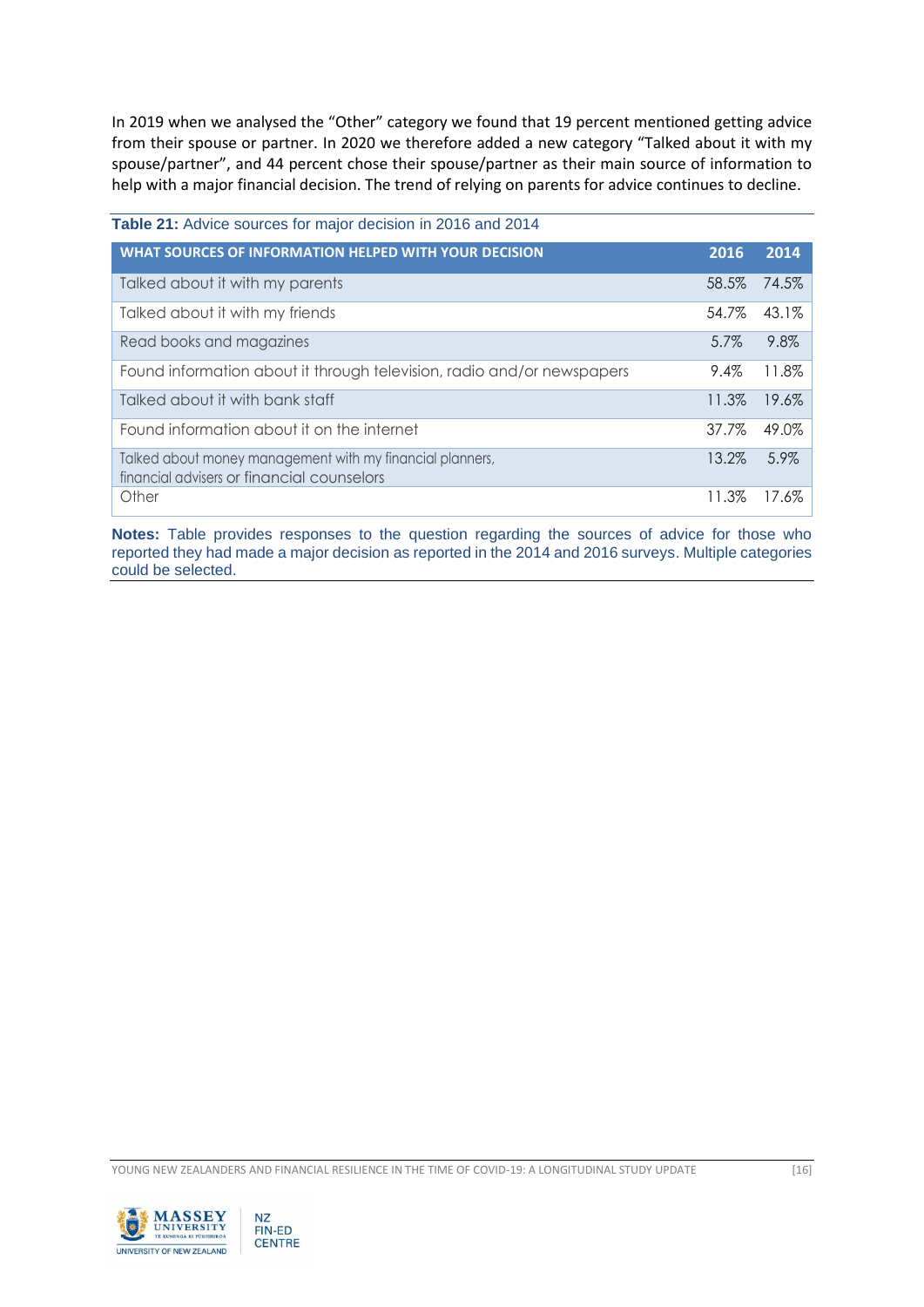## **4. Summary**

#### **4.1 Conclusion**

The interim study had three main objectives: to maintain contact with the Longitudinal Study participants in the years between scheduled five-year updates, to explore financial resilience and the impact of the COVID-19 pandemic, and to get an update on participants' financial well-being and behaviour.

With respect to the first objective a response rate of 53 percent indicates a successful outcome in terms of maintaining contact and engagement with our participants (this response rate is in line with what we recorded in 2019).

In the second instance, we find very high levels of financial resilience amongst our participants, with many of our participants relatively unaffected by the financial consequences of the pandemic. Government support mechanisms such as the wage subsidy appear to have played a role in ensuring ongoing financial stability among some participants. There are indications that the pandemic has served as a learning opportunity for our participants both in terms of recognising the necessity of having emergency funds set aside, but also from the perspective of obtaining a better understanding of their spending patterns, with lockdown highlighting the contrast between essential and discretionary spend for many of the participants.

Finally, we find that our participants are, in general, happy with their current financial situation, and most remain optimistic about their future financial situation. We continue to observe changes to the advice sources of our cohort as they mature. Reliance on parents continues to decline, with increasing tendencies to turn to spouses and partners for advice on major financial decisions. We also continue to see reliance on the internet to develop both money skills and, to a lesser extent, seek advice.

#### **4.2 Next Steps**

Longitudinal Study updates are 5-yearly with periodic topical updates. The next stage of the main Longitudinal study will occur in 2022, followed by further stages in 2027 and concluding in 2032. Interim reports will continue to be undertaken in the years between these main studies to remain connected with the cohort and query the group on topical issues of concern at the time.

YOUNG NEW ZEALANDERS AND FINANCIAL RESILIENCE IN THE TIME OF COVID-19: A LONGITUDINAL STUDY UPDATE [17]